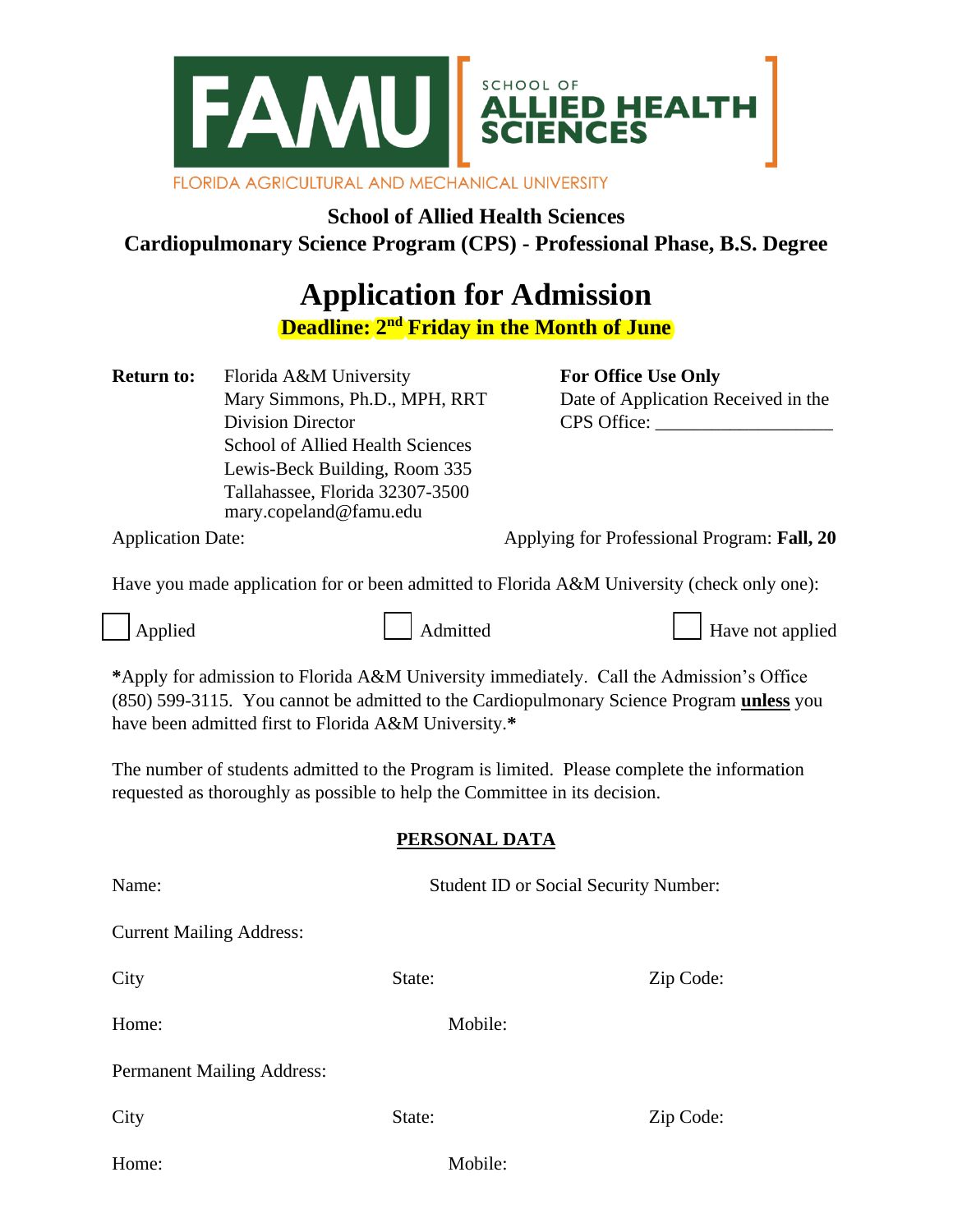#### **ATTACH A COPY OF OFFICIAL TRANSCRIPT(S) OF ALL COLLEGE CREDITS INCLUDING NEW COURSE WORK APPLICATION WILL NOT BE PROCESSED WITHOUT REQUIRED TRANSCRIPTS**

Have you toured a Respiratory Care Department at a local hospital within the last year? Yes No

If yes, what hospital and respiratory therapist $(s)$ ?

#### **PART A - EDUCATION**

College of University:

|         | Institution: |     | City and State:             |
|---------|--------------|-----|-----------------------------|
|         | From:        | To: | Graduation Date and Degree: |
| $2^{1}$ | Institution: |     | City and State:             |
|         | From:        | To: | Graduation Date and Degree: |
| 3.      | Institution: |     | City and State:             |
|         | From:        | To: | Graduation Date and Degree: |
| 4.      | Institution: |     | City and State:             |
|         | From:        | To: | Graduation Date and Degree: |

*If needed, you may attach additional sheets of paper to the back of this page.*

#### **PART B – SELF-EVALUATION OF ACADEMIC ABILITIES**

- 1. On a scale of 1 to 10, 10 being the best, rank your academic abilities:
- 2. List your strongest subjects:
- 3. List those subjects in which you feel least prepared:
- 4. Have you completed all of the required prerequisite science courses?  $\forall$  Yes No. If not, how many semester credit hours of science do you lack?